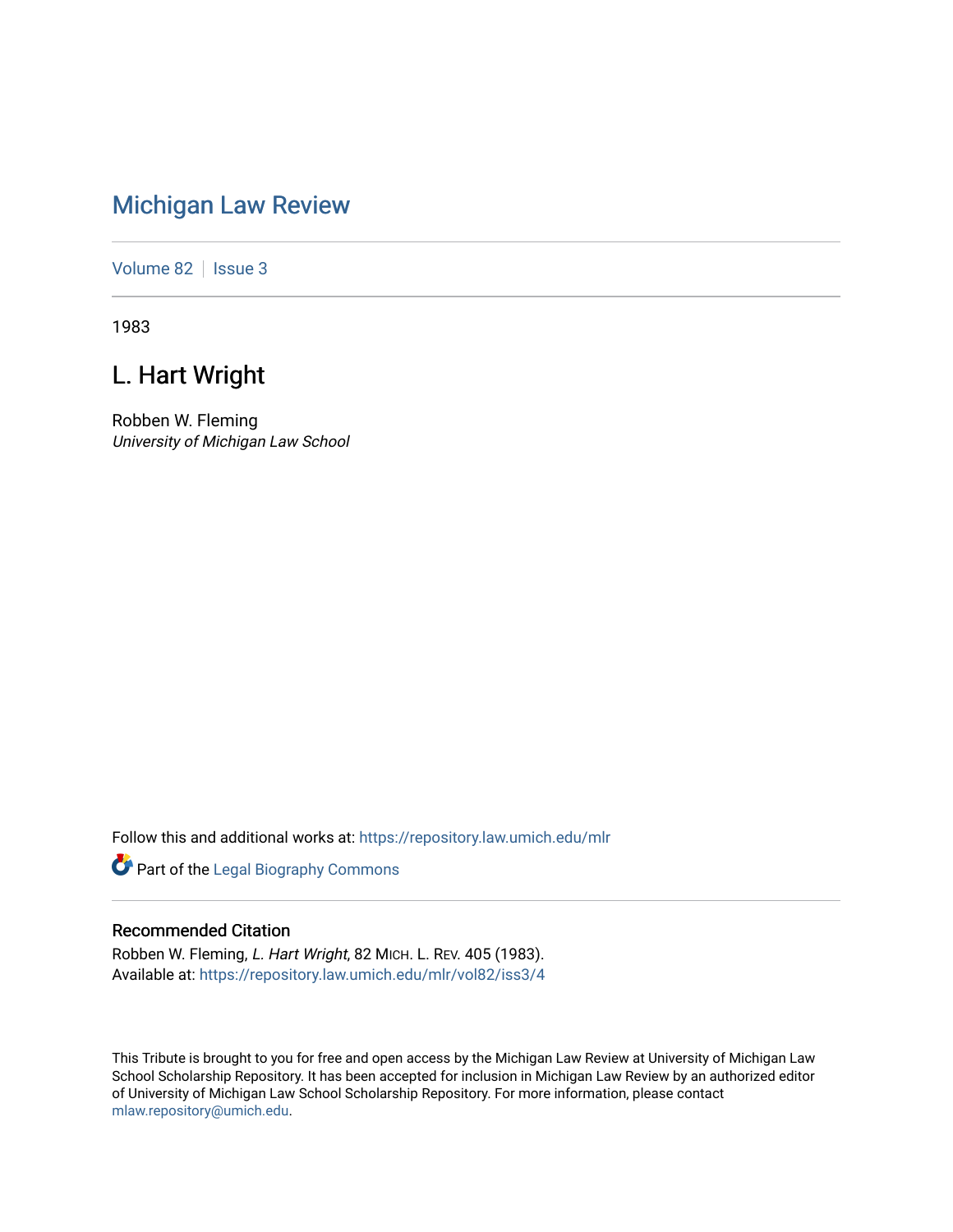### **L. HART WRIGHT**

#### *Robben* W. *Fleming\**

Hart and Phyllis Wright had been at the University of Michigan for twenty years (1947-67) before I arrived in 1967. For the next dozen years, while I was President of the University and a largely inactive Professor of Law, I knew him more as a friend and a citizen of the University at large than as a colleague in the Law School. Much of what I have to say therefore derives from a different context than those who will write of his distinguished contributions to the law.

Because he was part of that remarkable group of faculty members who came to the University immediately after World War II and are now retiring, it is impossible to separate him from them. The trauma and dislocations of the war years gave them a common bond, they shared common problems of acquiring housing, raising young families, and helping to cope with the problems of a university trying desperately to accommodate the veterans who were seeking an education.

Perhaps because they were caught up in the problems of the community as well as of the University, they were not only widely acquainted across colleges and departments, but were involved in a wide assortment of matters outside their own fields.

So it was that I came to know, respect, admire, and have a deep affection for Hart Wright. However engrossed in his own immediate work he might be, he never failed to respond to a request to help resolve other problems which the University might have. To take but one example, he was Chairman of the Board of Student Publications during much of the student turbulence of the late 1960's and early 1970's. A major function of that Board is to give "advice" to the editors of the student newspaper, *The Michigan Daily*. Since the period was characterized by many changes in student habits, mores and language, the task of giving "advice" to the headstrong editors of *The Daily* was unenviable to say the least. It absorbed endless hours and offered almost no rewards. It was the duty of his Board to preserve the precious liberties of the first amendment to the United States Constitution, to co-exist with the perennial desire of students

<sup>\*</sup> President Emeritus and Professor of Law, University of Michigan. - Ed.